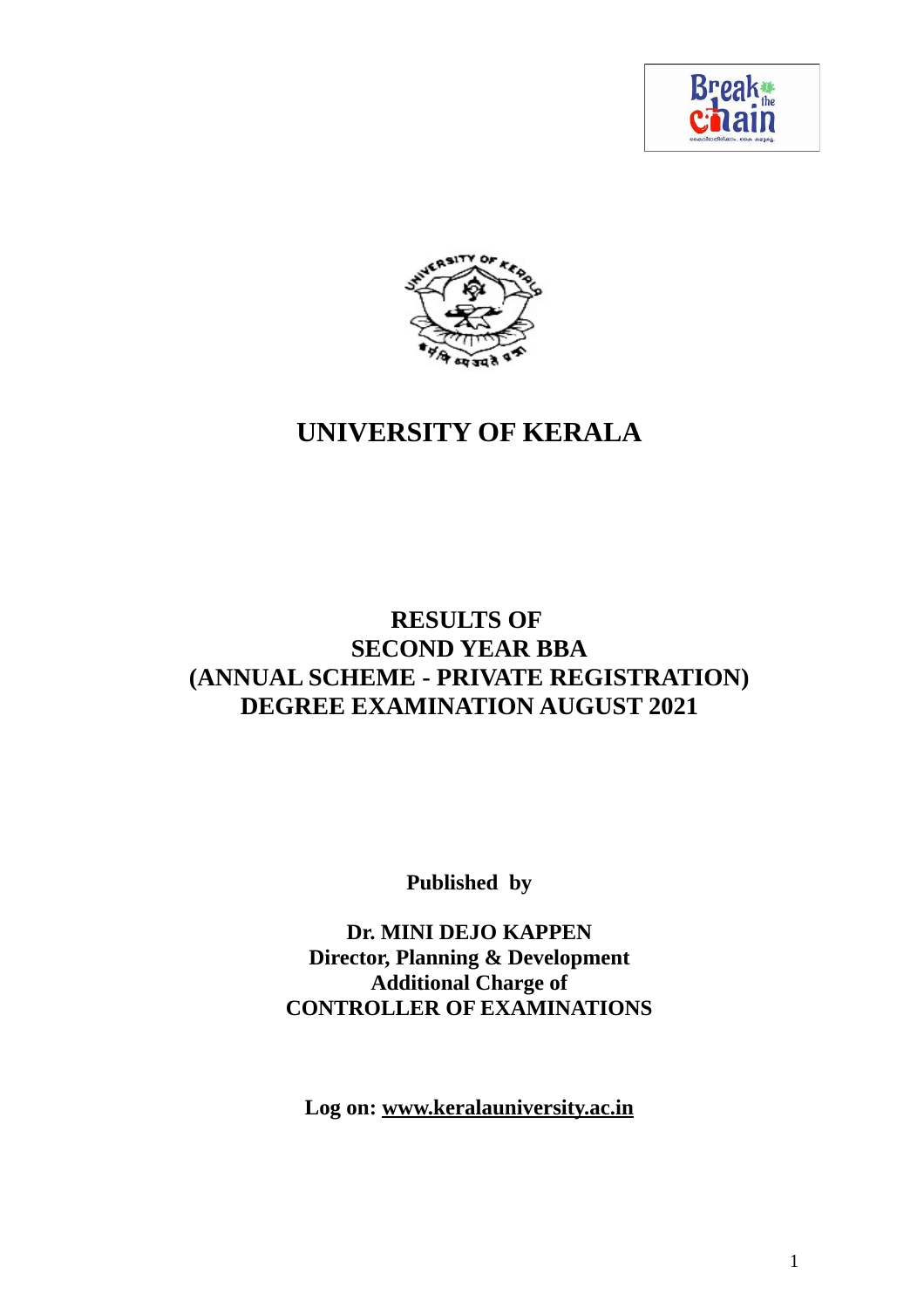# ED I/2022 Thiruvananthapuram

Dated : 01/02/2022

#### **SYNDICATE – IN- CIRCULATION**

The results of Second year BBA (Annual Scheme - Private Registration) Degree Examination, August 2021 as declared by the respective Board of Examiners is given below:

| <b>Name of Examination</b>                                                                            | <b>Total</b><br><b>Registered</b> | <b>Total</b><br><b>Appeared</b> | <b>Total</b><br><b>Passed</b> | % of Pass |
|-------------------------------------------------------------------------------------------------------|-----------------------------------|---------------------------------|-------------------------------|-----------|
| year BBA (Annual<br>Second<br>Scheme - Private Registration)<br>Examination, August<br>Degree<br>2021 | 454                               | 441                             | 142                           | 32.12%    |

**Sd/-**

#### **CONTROLLER OF EXAMINATIONS**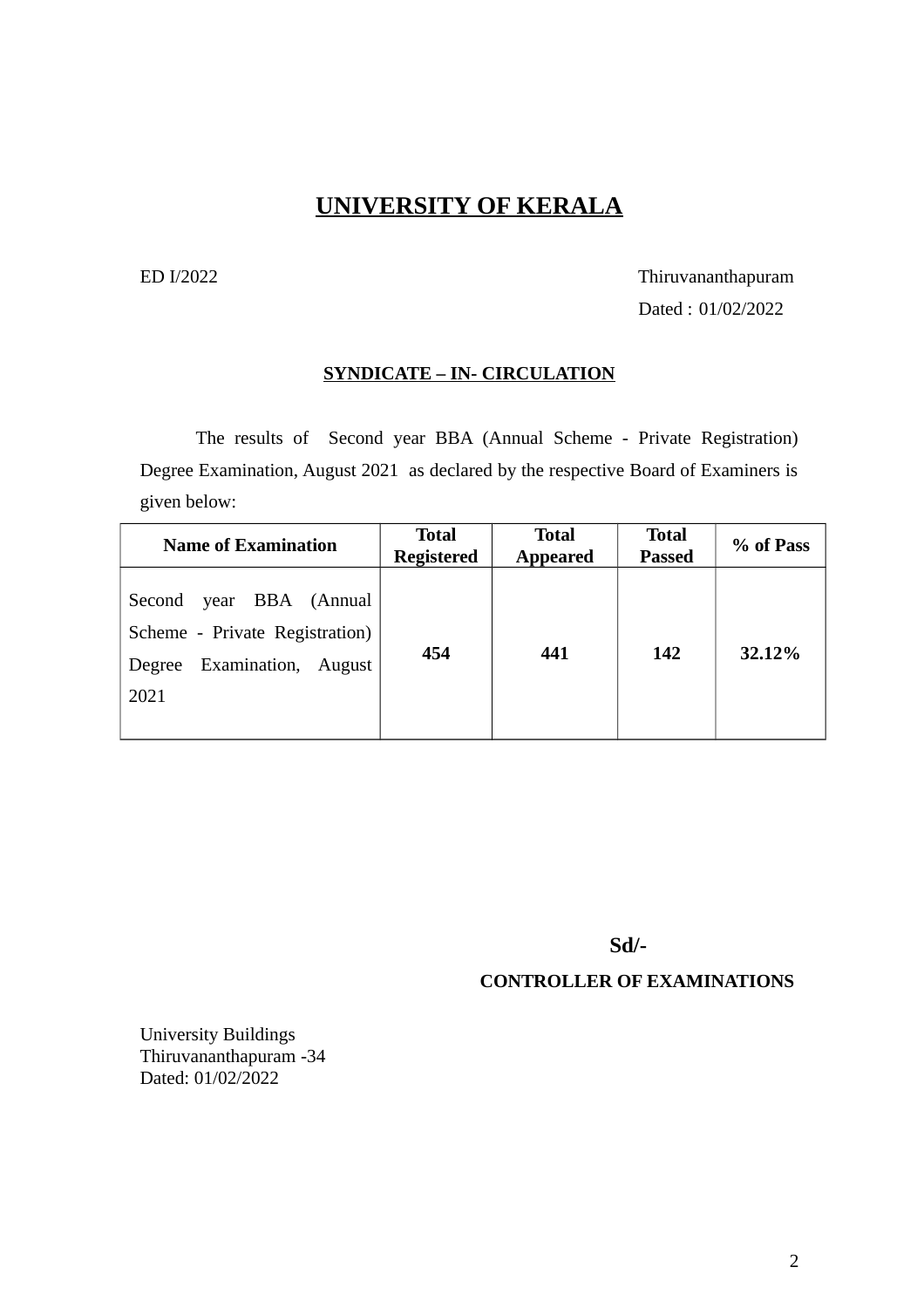## **Not to be published before 01/02/2022**

# **UNIVERSITY OF KERALA**

#### **NOTIFICATION**

- 1. The following is the provisional list of Register Numbers of the successful candidates of Second Year BBA (Annual Scheme - Private Registration) Degree Examination, August 2021.
- 2. Candidates not obtaining a separate minimum in each of 6 papers in a Year are listed as passed in parts.
- 3. The Mark lists of the candidates will be sent to the respective Exam Centres.
- 4. The last date of receipt of application for revaluation and scrutiny is **15/02/2022**

# **SECOND YEAR BBA (ANNUAL SCHEME - PRIVATE REGISTRATION) DEGREE EXAMINATION, AUGUST 2021**

| P07             | <b>BBA P07 Marketing Management</b>                 |
|-----------------|-----------------------------------------------------|
| P08             | <b>BBA P08 Financial Management</b>                 |
| P09             | BBA P09 Human Resources Management                  |
| P <sub>10</sub> | <b>BBA P10 Production and Operations Management</b> |
| P <sub>11</sub> | <b>BBA P11 Business Laws</b>                        |
| P12             | <b>BBA P12 Accounting for Managers</b>              |

#### **Sd/-**

#### **CONTROLLER OF EXAMINATIONS**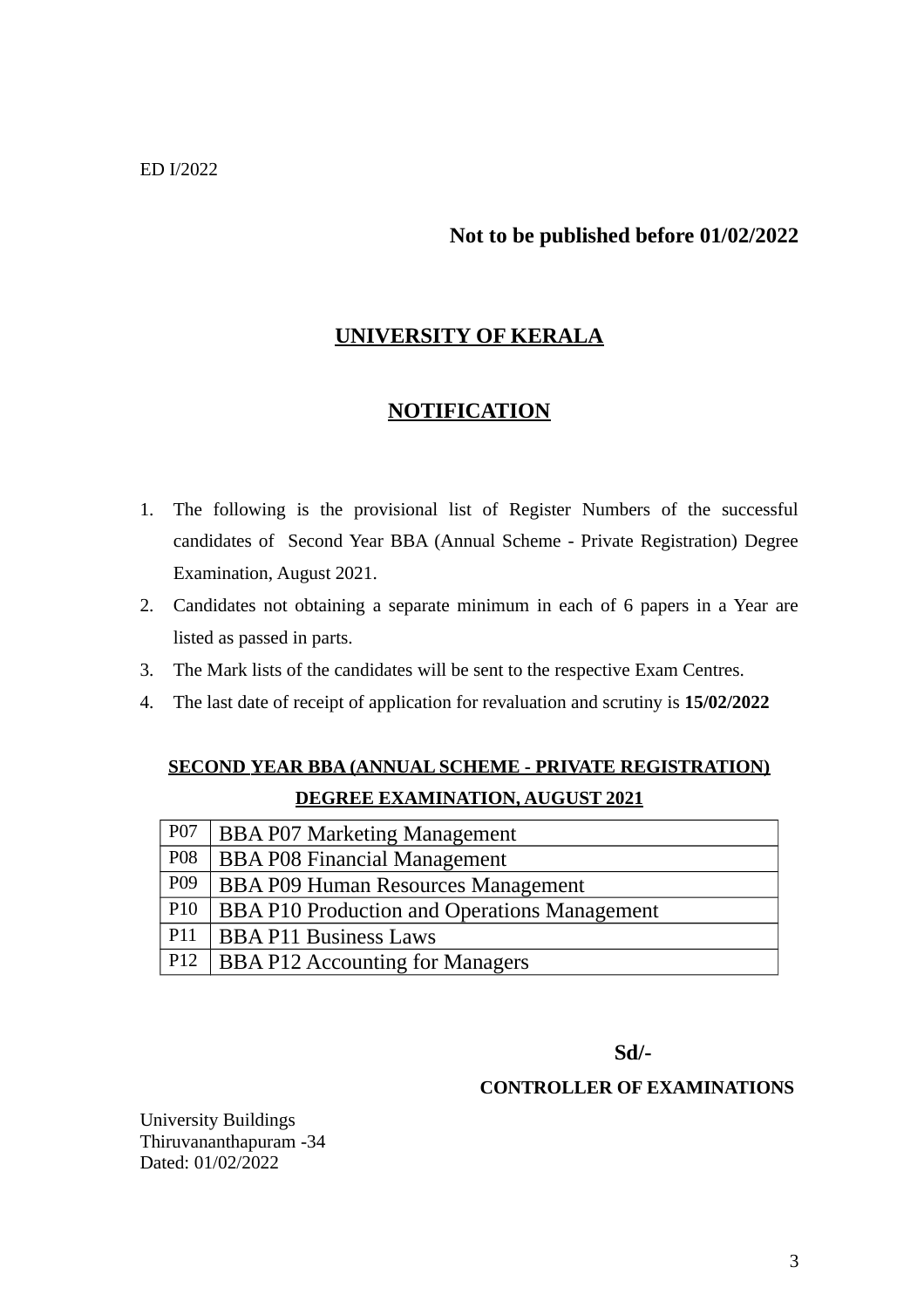## **INDEX**

| Sl. No.  | <b>Name of Centres</b>                                 |
|----------|--------------------------------------------------------|
|          | John Cox CSI Institute of Technology, Kannammoola, Tym |
|          | Sree Narayana College, Kollam                          |
|          | Sanatana Dharma College, Alappuzha                     |
| $\Delta$ | St Cyril's College, Adoor                              |

**Sd/-**

# **CONTROLLER OF EXAMINATIONS**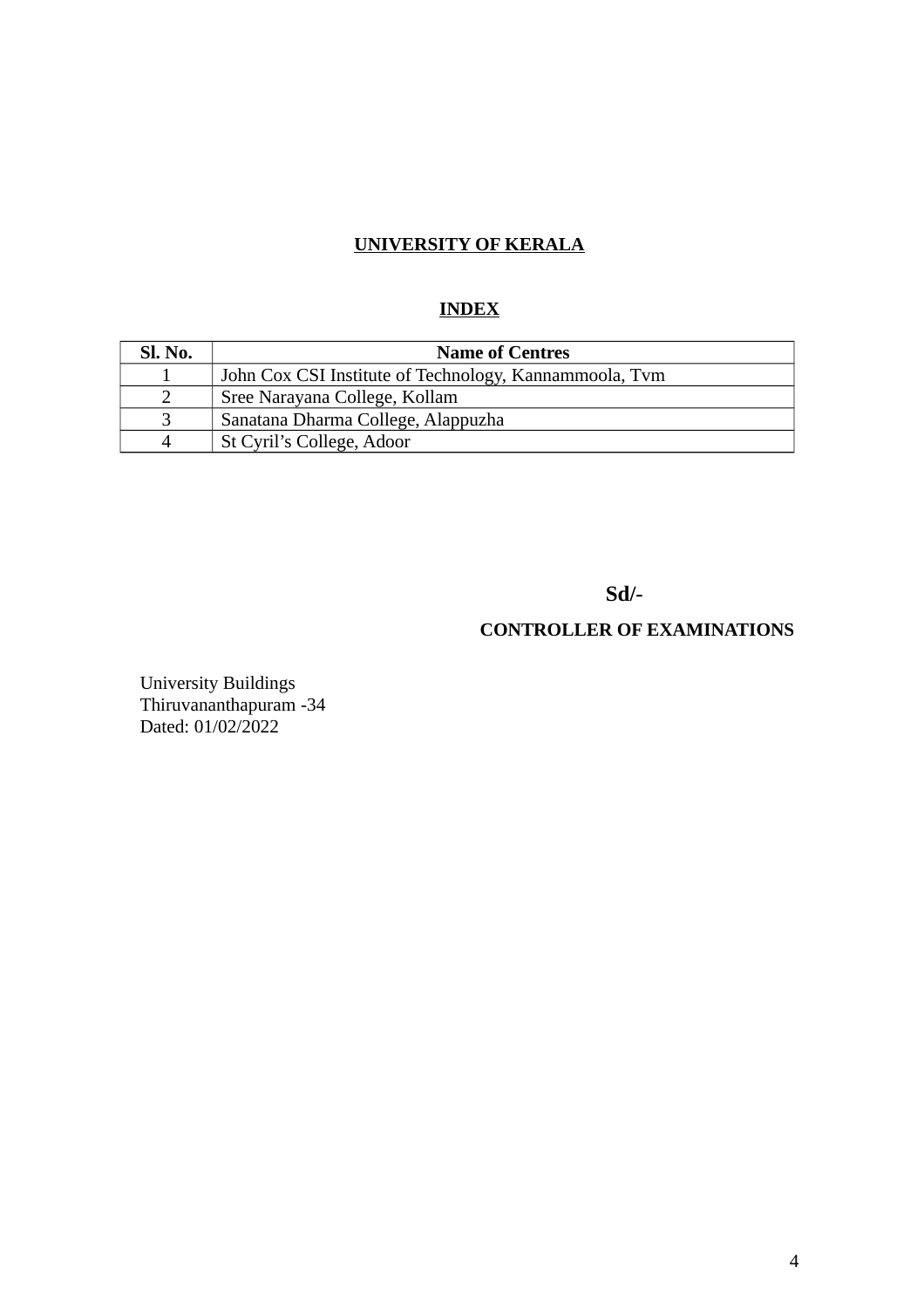# **SECOND YEAR BBA (ANNUAL SCHEME - PRIVATE REGISTRATION) DEGREE EXAMINATION, AUGUST 2021 CENTRE: JOHN COX CSI IT, KANNAMMOOLA, THIRUVANANTHAPURAM**

#### **(REGULAR)**

#### **Whole Pass :**

| 3021915006 | 011 | 021 | 026 | 030 |
|------------|-----|-----|-----|-----|
| 031        | 032 | 036 | 037 | 038 |
| 043        | 046 | 048 | 049 | 051 |
| 054        | 060 | 061 | 062 | 065 |
| 074        | 076 | 086 | 087 | 092 |
| 093        | 098 | 099 | 100 | 107 |
| 109        | 111 | 113 | 116 | 118 |
| 121        | 125 |     |     |     |

| REG.NO.    | <b>PAPERS PASSED</b>              |
|------------|-----------------------------------|
| 3021915003 | P7, P8, P9, P11                   |
| 3021915004 | P7, P9                            |
| 3021915008 | P7, P10, P11                      |
| 3021915009 | P7, P8, P10, P12                  |
| 3021915010 | P <sub>10</sub> , P <sub>11</sub> |
| 3021915012 | P7, P8, P9, P10, P11              |
| 3021915013 | P7, P11                           |
| 3021915016 | P7, P8, P9, P10, P11              |
| 3021915017 | P <sub>11</sub>                   |
| 3021915020 | P <sub>11</sub>                   |
| 3021915022 | P7, P10, P11                      |
| 3021915023 | P7, P8, P9, P10, P11              |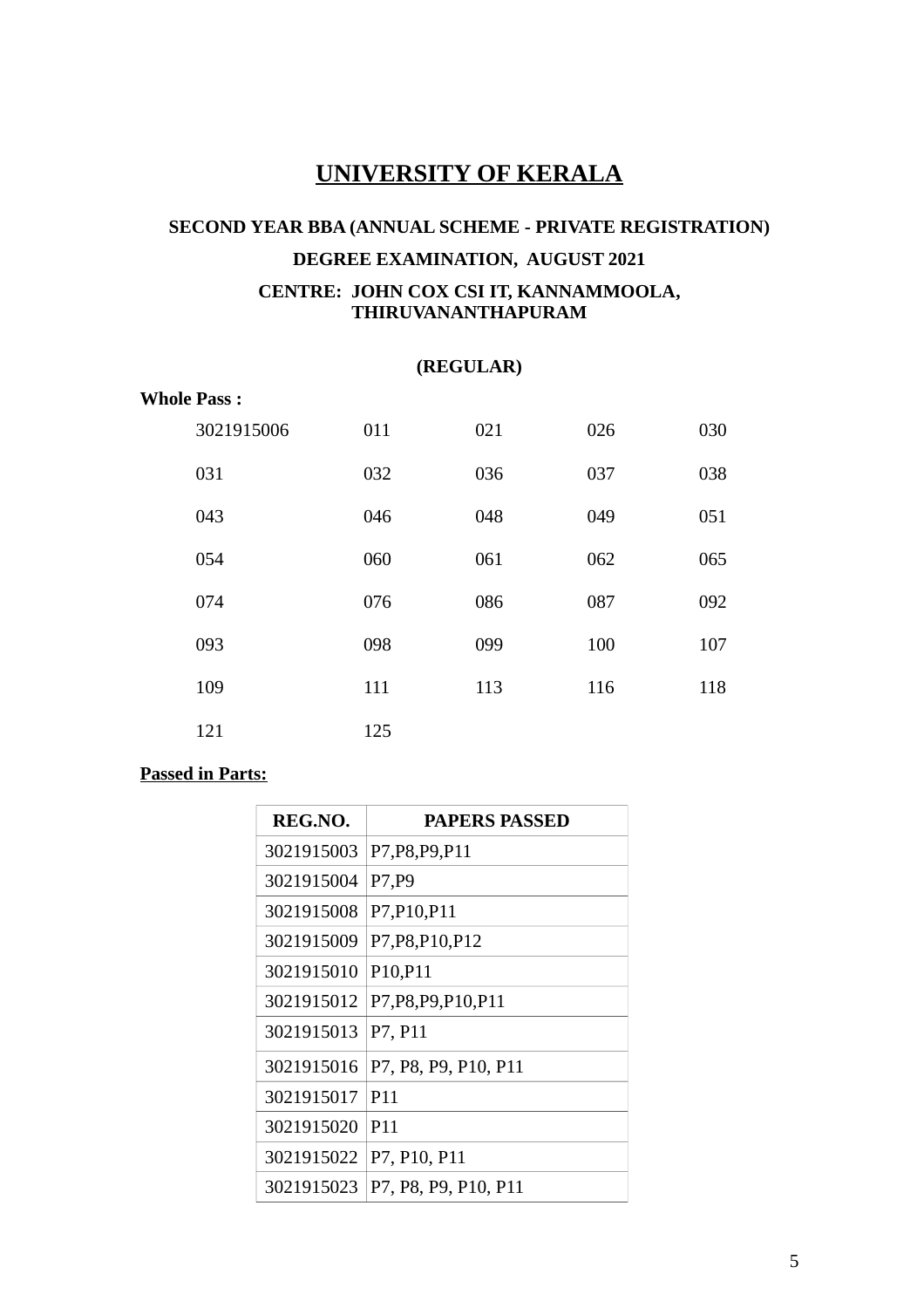| 3021915024 | P7, P8, P9, P11, P12 |
|------------|----------------------|
| 3021915025 | P7, P8, P11          |
| 3021915027 | P8, P9, P10, P11     |
| 3021915028 | P7, P9, P10, P11     |
| 3021915033 | P7, P11              |
| 3021915034 | P7, P8, P9, P11      |
| 3021915035 | P7, P10, P11         |
| 3021915039 | P10, P11             |
| 3021915040 | P7, P11              |
| 3021915042 | P9, P11              |
| 3021915045 | P7, P8, P9, P11, P12 |
| 3021915047 | P7, P8, P9, P10, P11 |
| 3021915050 | P7, P8               |
| 3021915052 | P7, P8, P9, P10, P11 |
| 3021915053 | P7, P8               |
| 3021915056 | P7, P11              |
| 3021915057 | P7, P10, P11         |
| 3021915058 | P7, P8, P9, P11      |
| 3021915063 | P7, P8, P9, P10, P11 |
| 3021915064 | P7, P8, P11          |
| 3021915066 | P7, P8, P9, P10, P11 |
| 3021915070 | P7, P8, P9, P12      |
| 3021915072 | P7, P9               |
| 3021915073 | P7, P8, P9, P10, P12 |
| 3021915075 | P <sub>7</sub>       |
| 3021915077 | P7, P8, P9, P10, P11 |
| 3021915078 | P9, P10, P12         |
| 3021915079 | P7, P8, P11          |
| 3021915080 | P7, P8, P10, P11     |
| 3021915081 | P7, P9               |
| 3021915083 | P7, P9, P11          |
| 3021915085 | P <sub>7</sub>       |
| 3021915088 | P7, P8, P9, P10, P11 |
| 3021915089 | P7, P9, P11          |
| 3021915090 | P <sub>7</sub>       |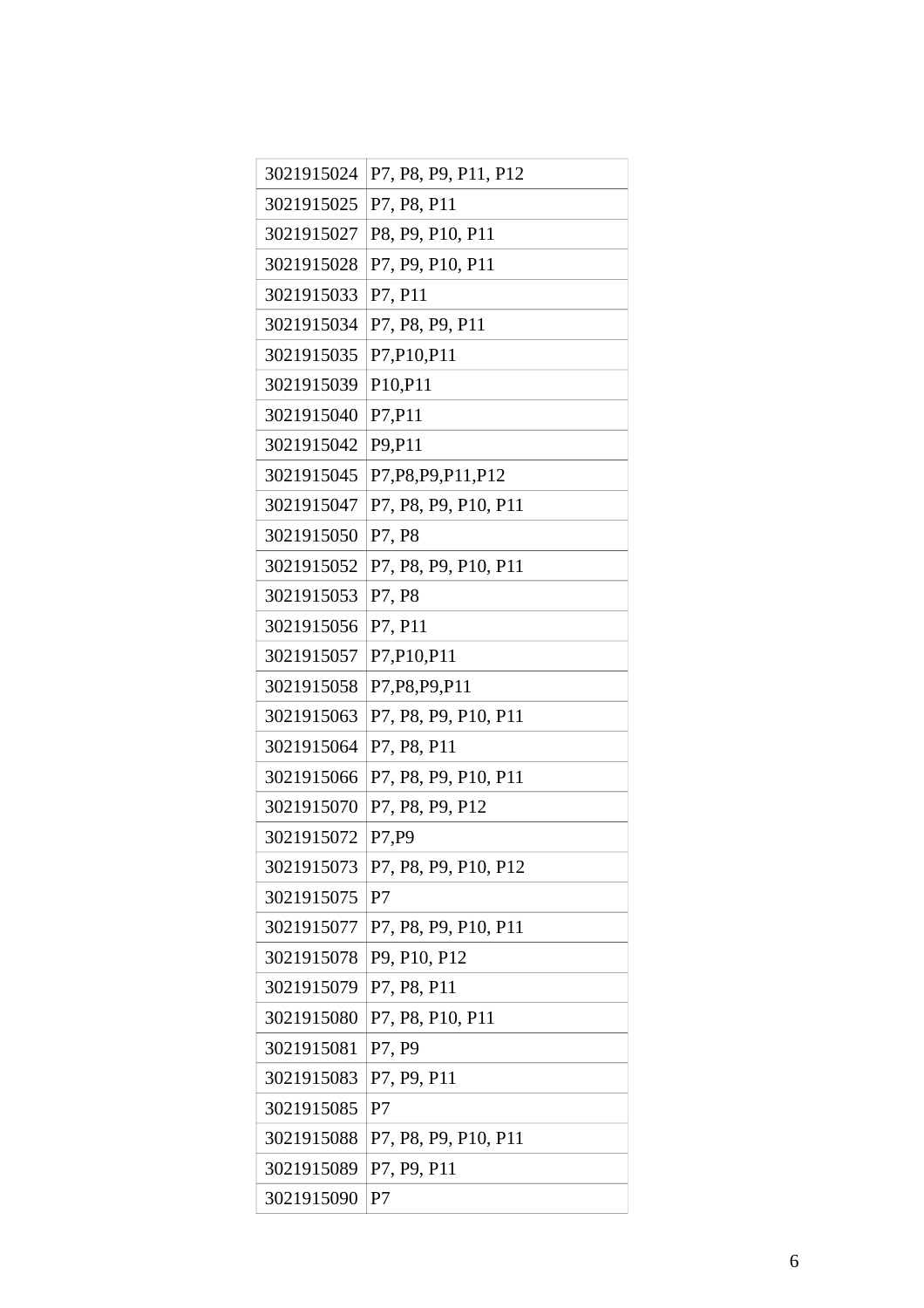| 3021915094 | P7, P8, P9, P10, P11              |
|------------|-----------------------------------|
| 3021915095 | P7, P9                            |
| 3021915097 | P7, P8                            |
| 3021915101 | P <sub>10</sub> , P <sub>12</sub> |
| 3021915102 | P7, P11                           |
| 3021915104 | P7, P9, P10, P11                  |
| 3021915110 | P7, P8                            |
| 3021915112 | P7, P8                            |
| 3021915114 | P8, P9, P11                       |
| 3021915115 | P7                                |
| 3021915119 | P <sub>11</sub>                   |
| 3021915120 | P7, P8, P9, P10, P11              |
| 3021915122 | P7                                |
| 3021915123 | P7, P11, P12                      |
| 3021915124 | P7, P10, P11                      |
| 3021915126 | P7, P11                           |
| 3021915128 | P7, P11                           |

# **Result Announced Later:**

# **CENTRE: JOHN COX CSI IT, KANNAMMOOLA, THIRUVANANTHAPURAM**

# **(IMPROVEMENT)**

| <b>Whole Pass:</b> |     |     |     |     |
|--------------------|-----|-----|-----|-----|
| 3021815004         | 016 | 022 | 032 | 033 |
| 039                | 043 | 046 | 052 | 082 |
| 085                | 087 | 101 | 102 | 105 |
| 108                | 111 |     |     |     |
|                    |     |     |     |     |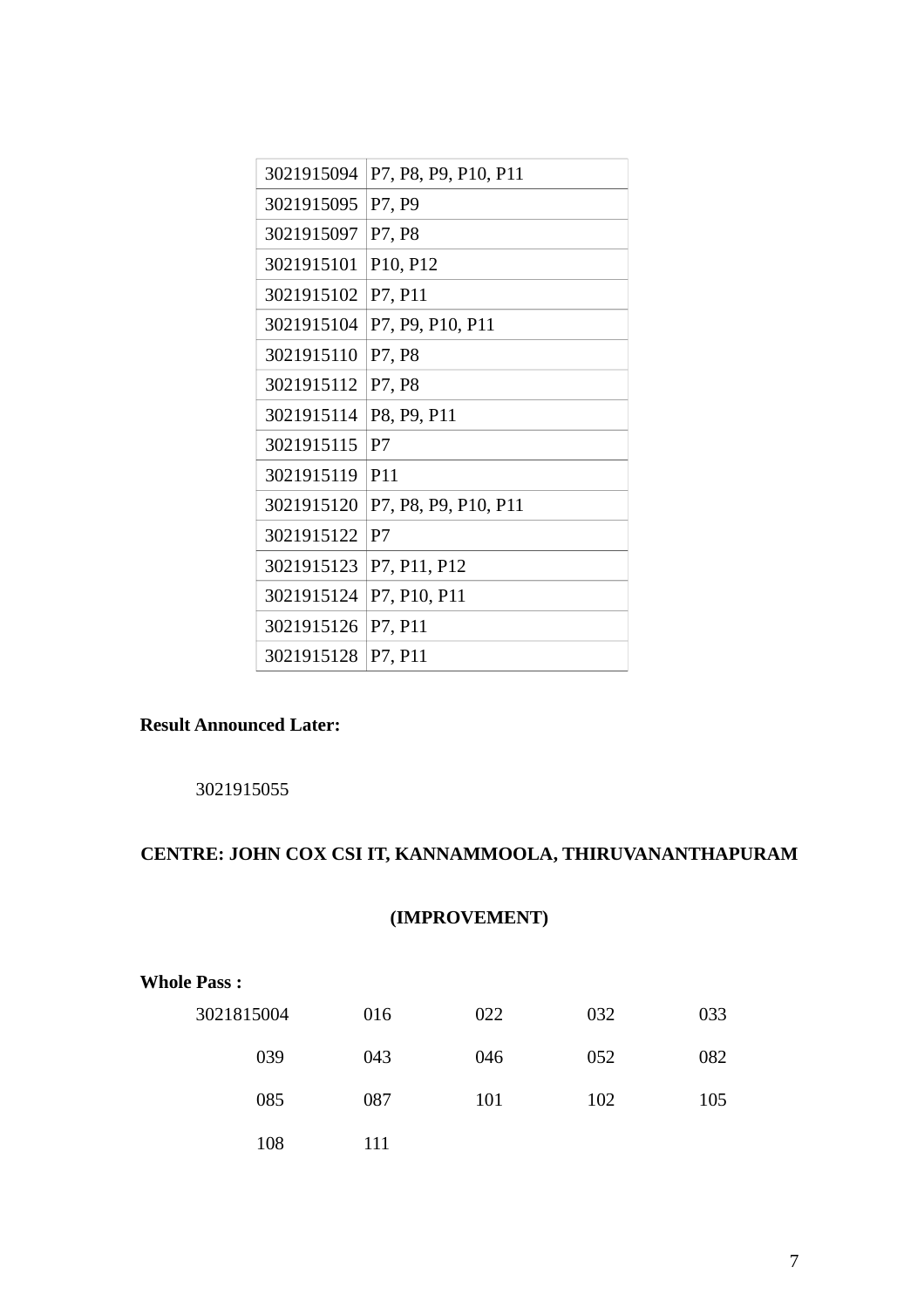#### **Passed in Parts:**

**Whole Pass :**

| REG.NO.    | <b>PAPERS PASSED</b> |
|------------|----------------------|
| 3021815006 | P <sub>10</sub>      |
| 3021815011 | P <sub>11</sub>      |
| 3021815012 | P7, P11              |
| 3021815013 | P <sub>10</sub>      |
| 3021815015 | P8, P11              |
| 3021815017 | P <sub>9</sub>       |
| 3021815019 | P7, P12              |
| 3021815026 | P7, P10              |
| 3021815027 | P7, P8, P9, P10, P11 |
| 3021815028 | P9, P10              |
| 3021815031 | P <sub>10</sub>      |
| 3021815034 | P <sub>10</sub>      |
| 3021815035 | P8, P11              |
| 3021815040 | P9, P10, P11         |
| 3021815050 | P7, P8, P9, P11      |
| 3021815064 | P <sub>7</sub>       |
| 3021815065 | P <sub>11</sub>      |
| 3021815067 | P7, P8, P10, P11     |
| 3021815068 | P7, P8, P11          |
| 3021815072 | P9, P10              |
| 3021815074 | P8, P9, P12          |
| 3021815078 | P8, P11              |
| 3021815093 | P8, P11, P12         |
| 3021815106 | P7, P11              |

# **CENTRE: JOHN COX CSI IT, KANNAMMOOLA,THIRUVANANTHAPURAM**

# **(SUPPLEMENTARY)**

| 20101 | 20106 | 20109 | 20112 | 30102 |
|-------|-------|-------|-------|-------|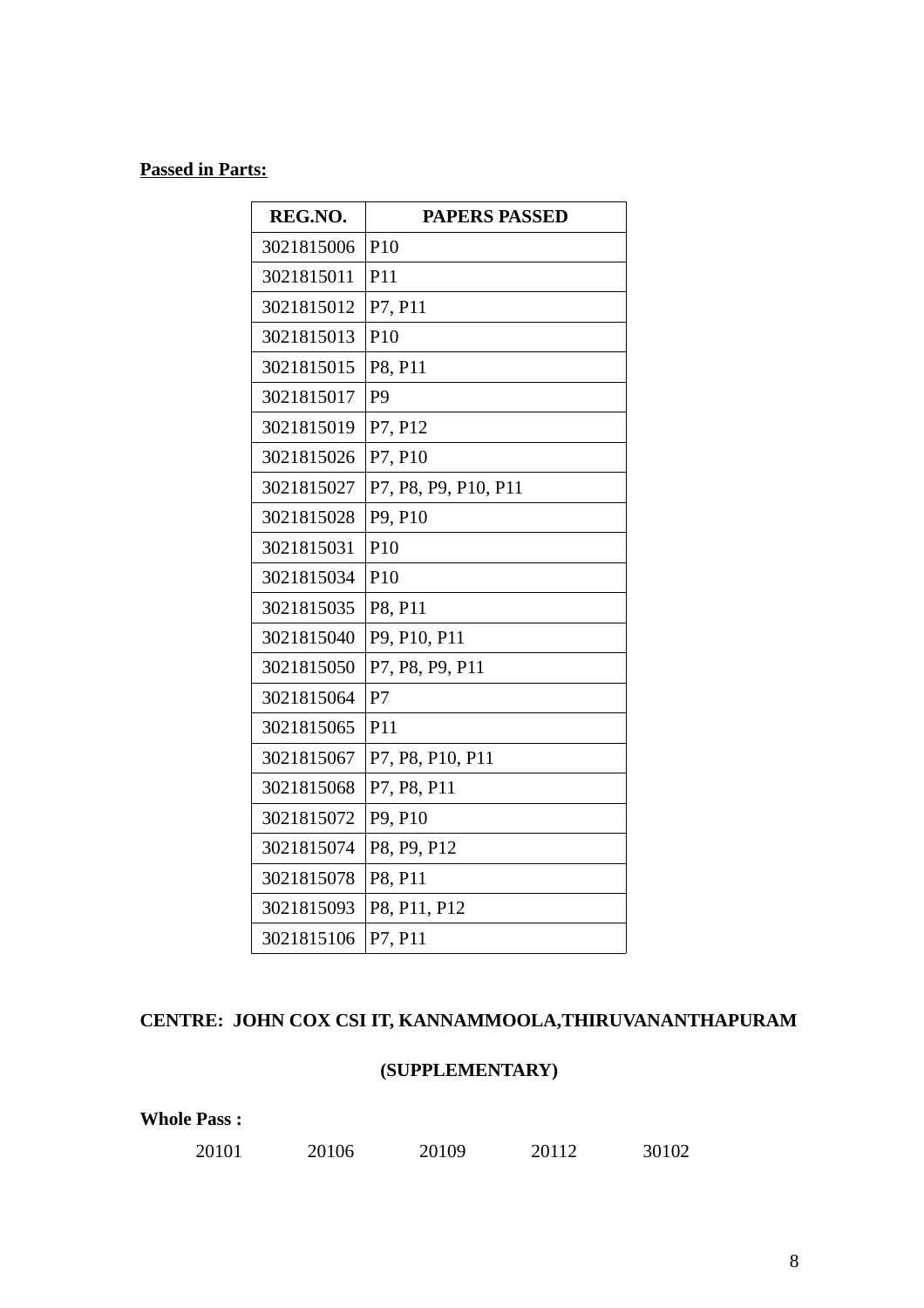| 30103 | 30104 | 30105 | 30106 | 30107 |
|-------|-------|-------|-------|-------|
| 30109 | 30111 | 30115 | 30118 |       |

#### **Passed in Parts:**

| REG.NO. | <b>PAPERS PASSED</b> |
|---------|----------------------|
| 20104   | P <sub>11</sub>      |
| 30110   | P <sub>10</sub>      |
| 30117   | P9, P10, P11         |

#### **CENTRE : SREE NARAYANA COLLEGE, KOLLAM**

#### **(REGULAR)**

#### **Whole Pass :**

| 3021926006 | 008 | 019 | 028 | 038 |
|------------|-----|-----|-----|-----|
| 049        | 050 | 051 | 055 | 066 |
| 067        | 079 | 086 | 087 | 088 |
| 108        |     |     |     |     |

| REG.NO.                  | <b>PAPERS PASSED</b>              |
|--------------------------|-----------------------------------|
| 3021926001 P8, P10, P11  |                                   |
| 3021926002   P7, P8, P10 |                                   |
|                          | 3021926003 P7, P8, P9, P10        |
| 3021926004   P7, P8, P11 |                                   |
|                          | 3021926007   P7, P8, P9, P11, P12 |
| 3021926010               | P7, P8, P10, P11                  |
| 3021926011               | P8                                |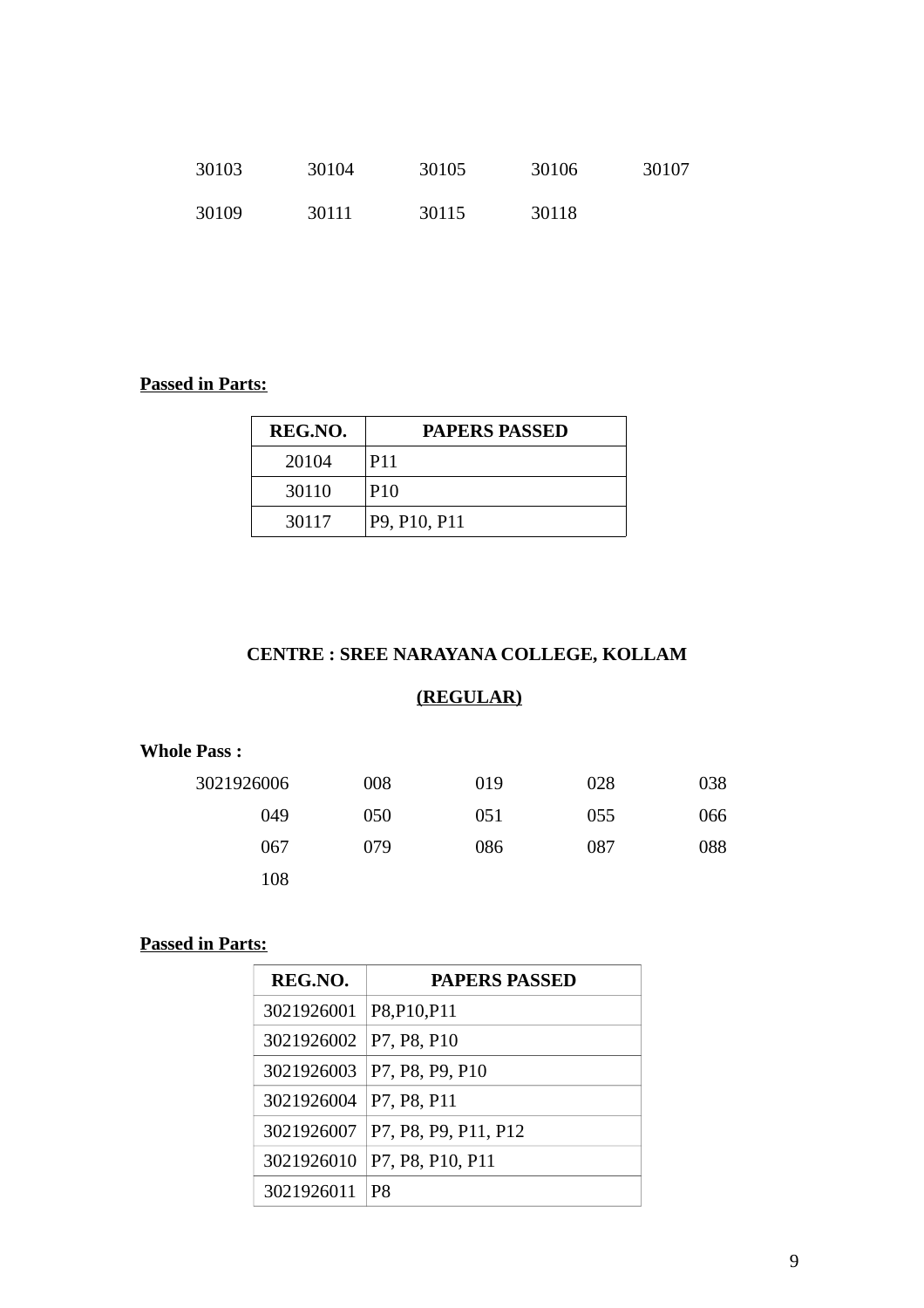| 3021926012 | P <sub>8</sub>       |
|------------|----------------------|
| 3021926013 | P7                   |
| 3021926014 | P7, P8, P9, P11      |
| 3021926017 | P8, P9, P10          |
| 3021926018 | P7                   |
| 3021926020 | P7, P8, P9, P10      |
| 3021926021 | P <sub>11</sub>      |
| 3021926022 | P8, P11              |
| 3021926023 | P7, P8, P11          |
| 3021926024 | P7, P9, P10, P11     |
| 3021926026 | P7, P8, P11          |
| 3021926027 | P7, P8, P10, P11     |
| 3021926029 | P7, P8, P9, P10, P11 |
| 3021926030 | P7, P10, P11         |
| 3021926033 | P7, P8, P9, P11      |
| 3021926034 | P <sub>8</sub>       |
| 3021926035 | P7, P8, P9, P10      |
| 3021926039 | P7                   |
| 3021926041 | P7, P8, P9, P11      |
| 3021926042 | P7, P8               |
| 3021926043 | P7, P8, P9, P10, P12 |
| 3021926044 | P <sub>9</sub>       |
| 3021926045 | P7, P8, P11          |
| 3021926046 | P9                   |
| 3021926048 | P <sub>7</sub>       |
| 3021926056 | P7, P8, P9, P10, P11 |
| 3021926057 | P <sub>11</sub>      |
| 3021926058 | P9, P11              |
| 3021926059 | P7, P8, P9, P11      |
| 3021926060 | P7, P9, P11          |
| 3021926061 | P <sub>7</sub>       |
| 3021926063 | P7, P11              |
| 3021926064 | P7, P9               |
| 3021926065 | P <sub>9</sub>       |
| 3021926068 | P7, P8               |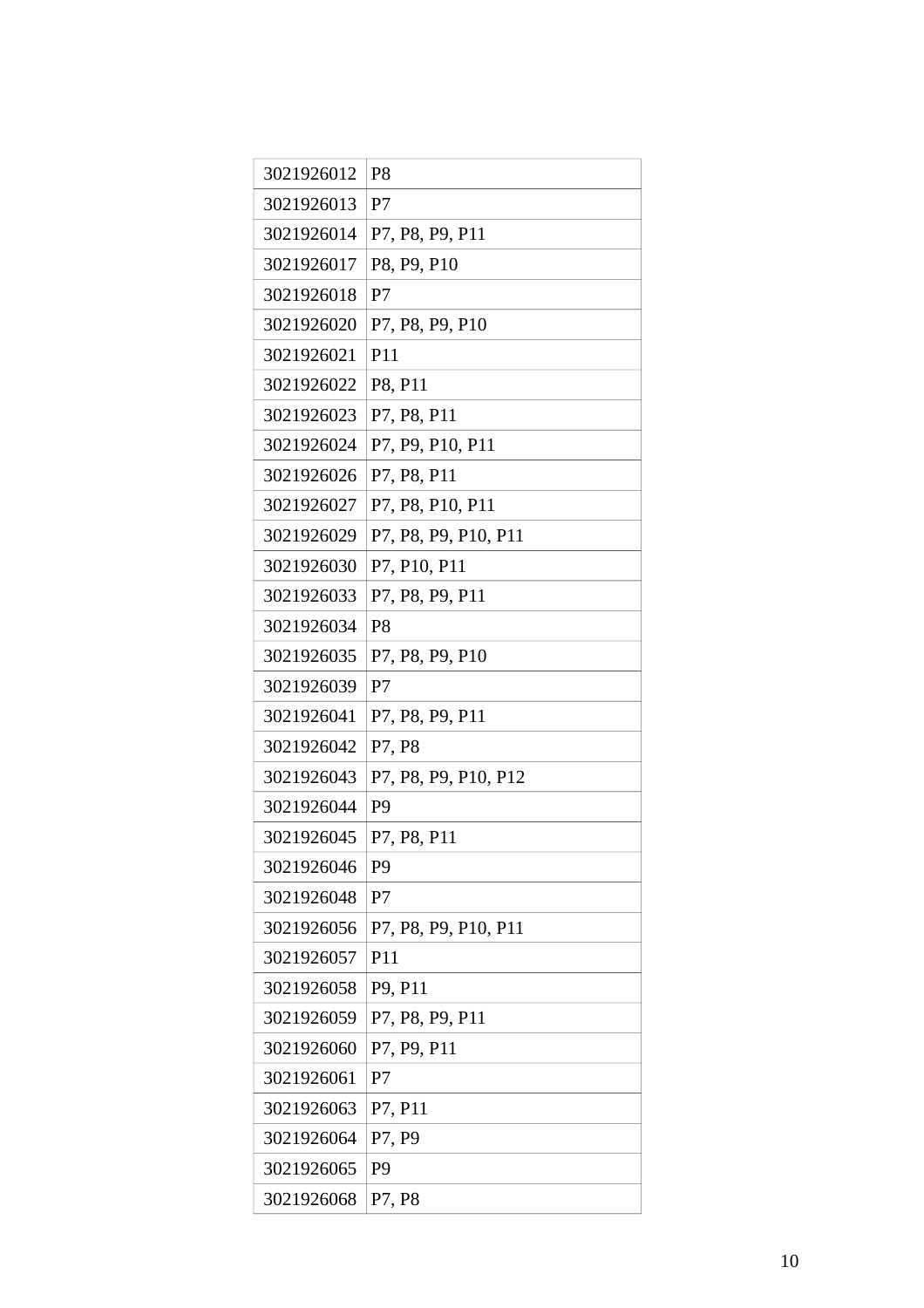| 3021926070 | P7, P9           |
|------------|------------------|
| 3021926071 | P <sub>10</sub>  |
| 3021926074 | P7, P8, P11      |
| 3021926075 | P <sub>9</sub>   |
| 3021926076 | P7, P11          |
| 3021926077 | P7, P11          |
| 3021926078 | P7, P8, P9, P12  |
| 3021926080 | P7, P9           |
| 3021926081 | P7, P8, P9, P10  |
| 3021926082 | P10, P11         |
| 3021926084 | P7, P11          |
| 3021926085 | P7, P9, P11      |
| 3021926089 | P7, P10          |
| 3021926090 | P7, P9, P10, P12 |
| 3021926091 | P <sub>9</sub>   |
| 3021926095 | P <sub>8</sub>   |
| 3021926097 | P7, P11          |
| 3021926100 | P7, P11          |
| 3021926101 | P7, P9, P11      |
| 3021926102 | P <sub>11</sub>  |
| 3021926103 | P <sub>8</sub>   |
| 3021926105 | P8, P11          |
| 3021926106 | P7, P11          |
| 3021926107 | P7, P8, P9, P11  |
| 3021926110 | P <sub>7</sub>   |
| 3021926111 | P7, P9, P11      |
| 3021926112 | P7, P11          |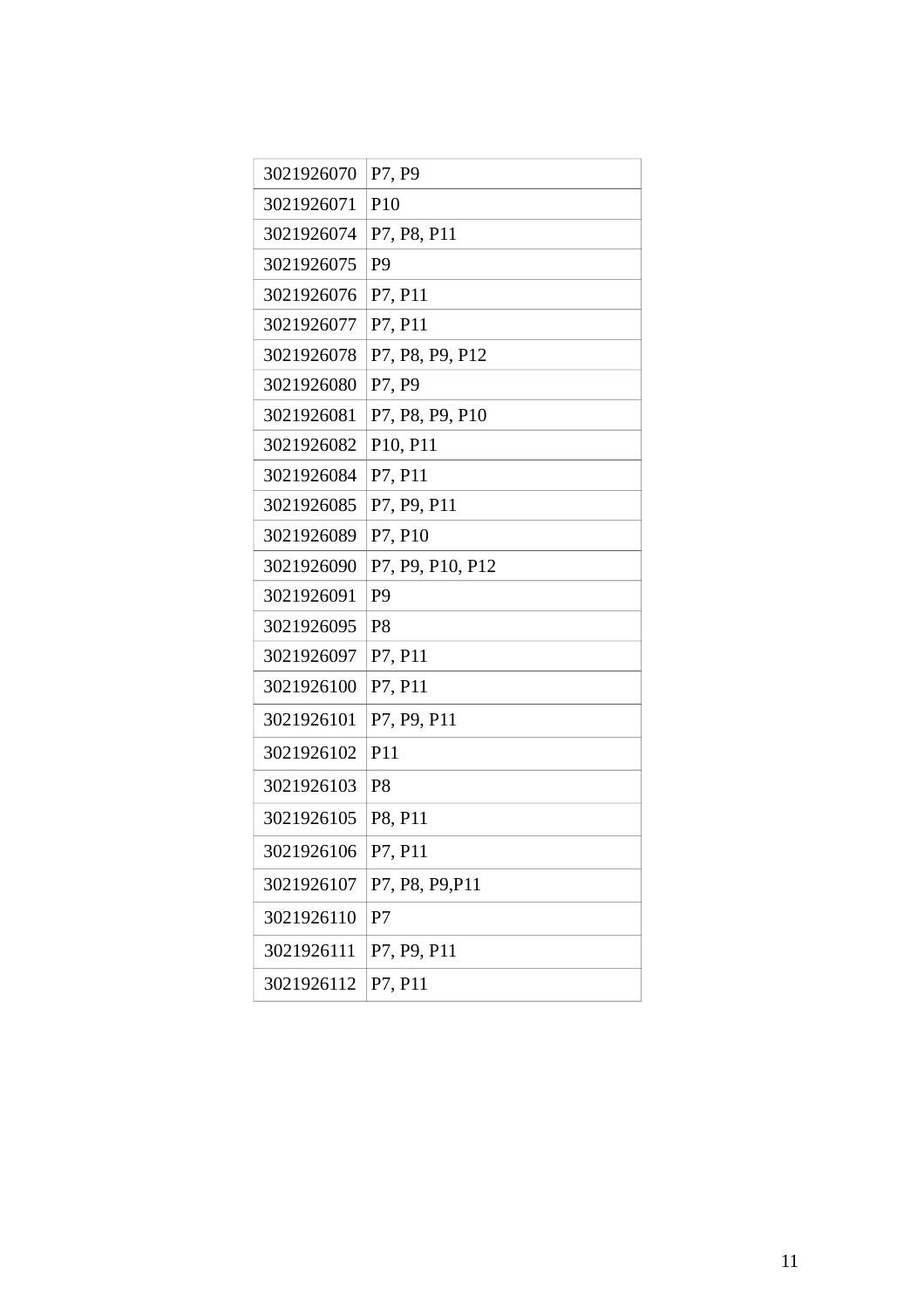# **CENTRE : SREE NARAYANA COLLEGE, KOLLAM**

# **(IMPROVEMENT)**

#### **Whole Pass :**

| 3021826001 | 002 | 007 | 010 | 017 |
|------------|-----|-----|-----|-----|
| 021        | 024 | 025 | 026 | 034 |
| 035        | 036 | 040 | 043 | 048 |
| 069        | 077 | 078 | 080 | 085 |
| 086        | 097 | 098 | 099 | 101 |
| 102        | 115 | 117 | 125 | 130 |
| 132        | 133 | 136 |     |     |

| REG.NO.    | <b>PAPERS PASSED</b> |
|------------|----------------------|
| 3021826012 | P <sub>11</sub>      |
| 3021826033 | P <sub>11</sub>      |
| 3021826041 | P7                   |
| 3021826057 | P7, P11, P12         |
| 3021826061 | P7                   |
| 3021826070 | P <sub>9</sub>       |
| 3021826094 | P7, P11              |
| 3021826103 | P <sub>11</sub>      |
| 3021826108 | P8, P11              |
| 3021826110 | P7, P11              |
| 3021826118 | P7, P8, P11          |
| 3021826122 | P <sub>11</sub>      |
| 3021826142 | P7                   |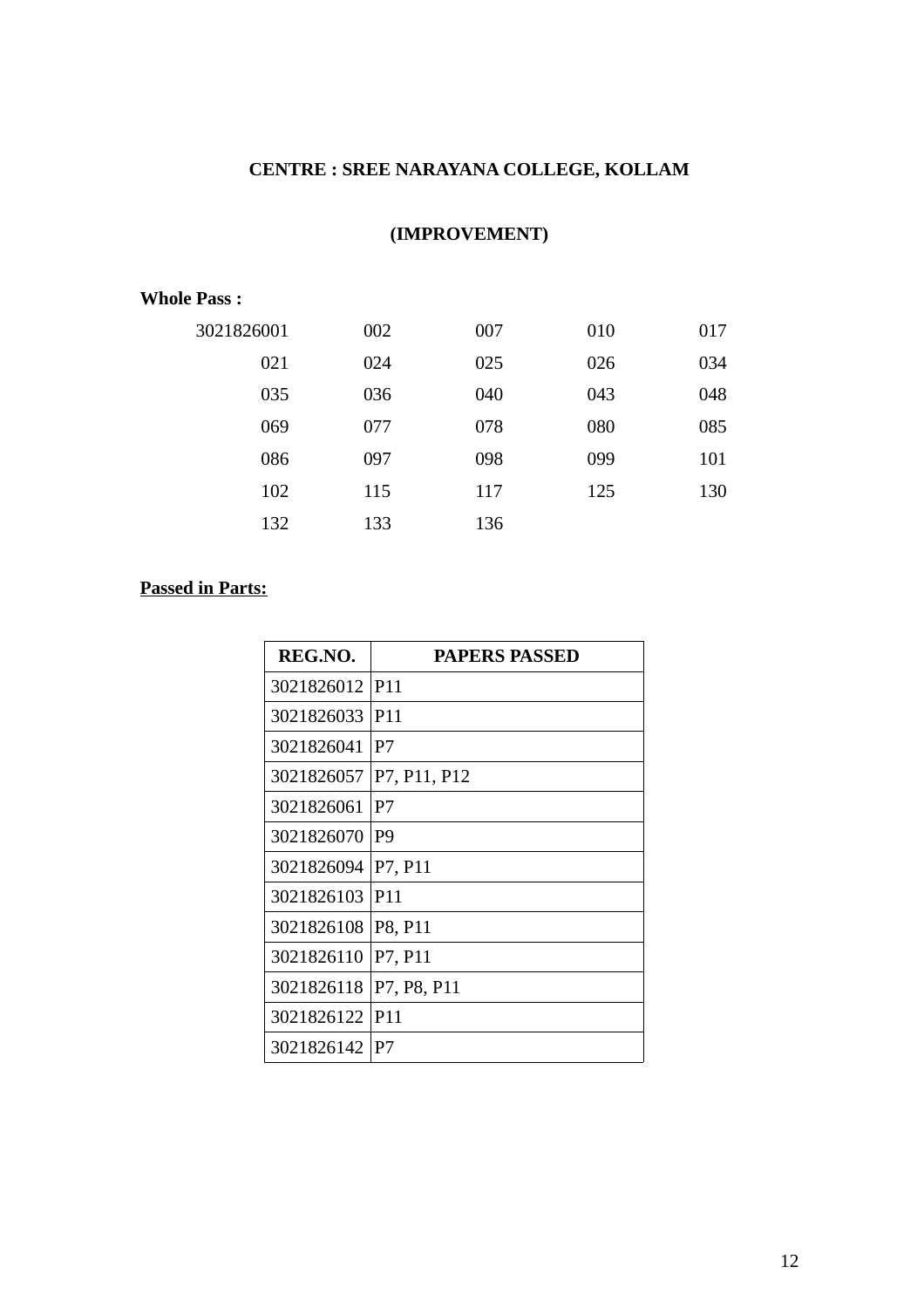#### **CENTRE : SREE NARAYANA COLLEGE, KOLLAM**

#### **(SUPPLEMENTARY)**

**Whole Pass :**

20214 30201 30202

#### **CENTRE : SANATANA DHARMA COLLEGE, ALAPPUZHA**

# **(REGULAR)**

#### **Whole Pass :**

| 3021980010 | 012 | 019 | 020 | 021 |
|------------|-----|-----|-----|-----|
| 027        | 038 |     |     |     |

| REG.NO.    | <b>PAPERS PASSED</b> |
|------------|----------------------|
| 3021980001 | P <sub>11</sub>      |
| 3021980003 | P7, P8, P9, P11      |
| 3021980004 | P7, P8, P9           |
| 3021980005 | P7, P11              |
| 3021980006 | P7, P8, P9, P11, P12 |
| 3021980007 | P7                   |
| 3021980008 | P7, P11              |
| 3021980009 | P7, P8, P9, P12      |
| 3021980011 | P7, P11              |
| 3021980014 | P <sub>11</sub>      |
| 3021980015 | P7, P8               |
| 3021980018 | P7, P8, P9           |
| 3021980022 | P7, P8, P9, P11      |
| 3021980025 | P7                   |
| 3021980026 | P7                   |
| 3021980029 | P7, P11, P12         |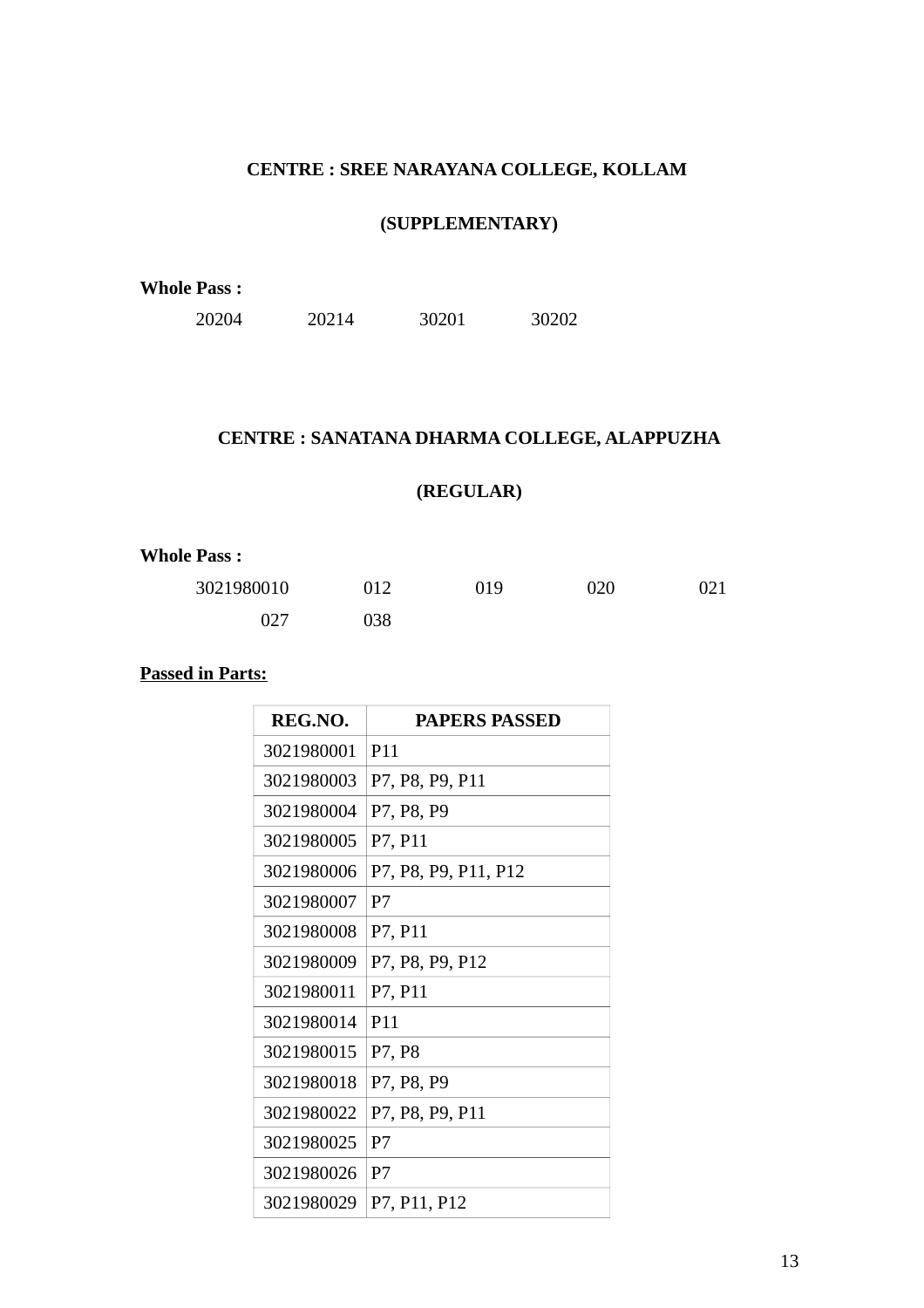| 3021980030 P7, P8       |                                   |
|-------------------------|-----------------------------------|
|                         | 3021980032 P7, P8, P9, P11        |
| 3021980033 P7           |                                   |
|                         | 3021980034   P7, P8, P9, P10, P11 |
| 3021980037   P7, P8, P9 |                                   |
|                         | 3021980039 P7, P8, P9, P10        |
| 3021980040   P7, P11    |                                   |

#### **CENTRE : SANATANA DHARMA COLLEGE, ALAPPUZHA**

#### **(IMPROVEMENT)**

#### **Whole Pass :**

018 022

#### **Passed in Parts:**

| REG.NO.                   | <b>PAPERS PASSED</b> |  |
|---------------------------|----------------------|--|
| 3021880013 P8             |                      |  |
| 3021880016   P8, P10      |                      |  |
| 3021880019   P8, P10, P11 |                      |  |
| 3021880027 P11            |                      |  |

#### **CENTRE : SANATANA DHARMA COLLEGE, ALAPPUZHA**

#### **(SUPPLEMENTARY)**

| <b>Whole Pass :</b> |       |       |       |       |
|---------------------|-------|-------|-------|-------|
| 30301               | 30303 | 30304 | 30306 | 30307 |
| 30308               |       |       |       |       |

| REG.NO. |    | <b>PAPERS PASSED</b> |
|---------|----|----------------------|
| 30302   | P8 |                      |